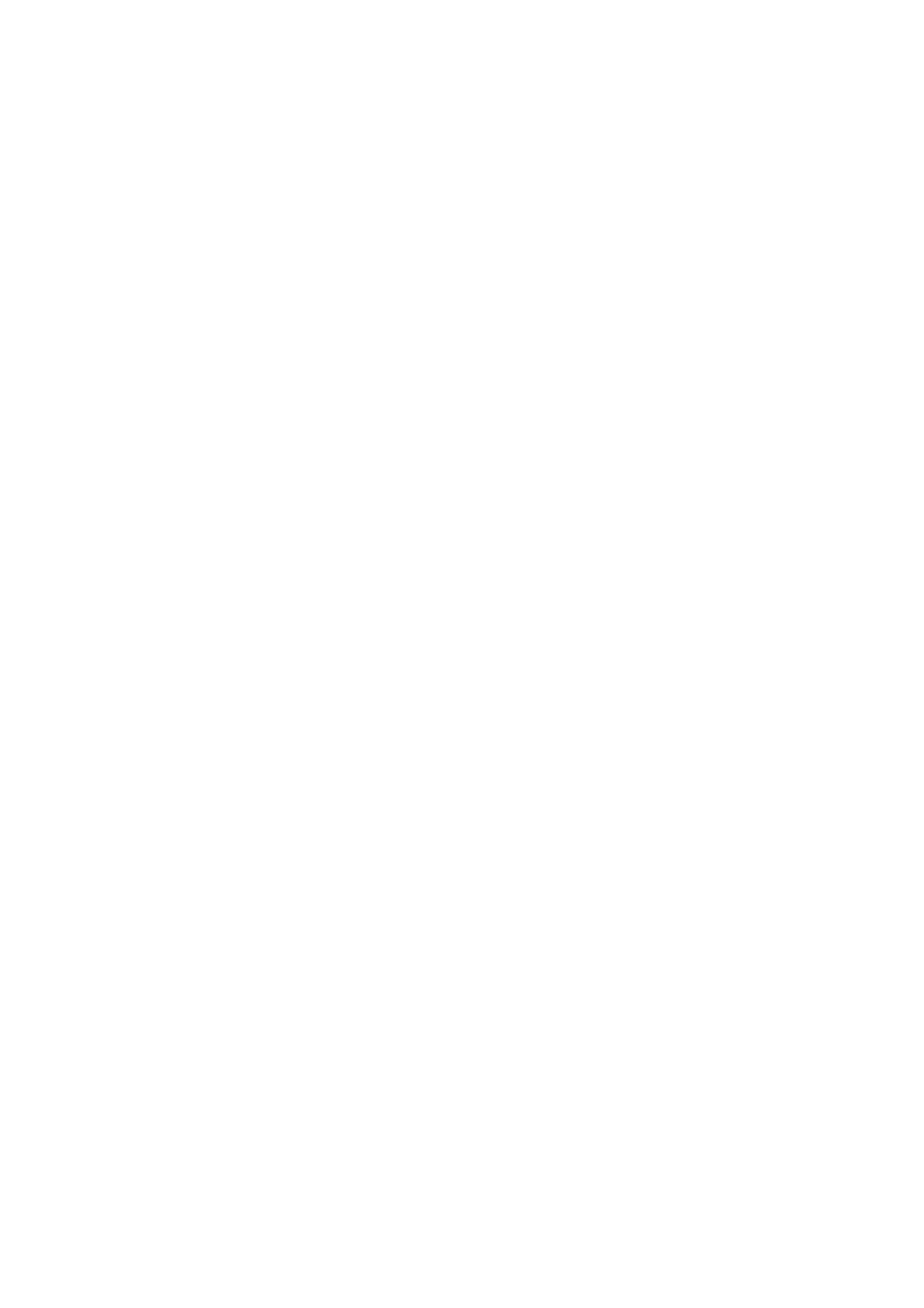Introduced by Mr A J Stoner, MP First print



New South Wales

# **Road Transport (Driver Licensing) Amendment (Demerit Points) Bill 2009**

### **Contents**

|   |                                                                  | Page |
|---|------------------------------------------------------------------|------|
|   | Name of Act                                                      |      |
| 2 | Commencement                                                     |      |
|   | Amendment of Road Transport (Driver Licensing) Act 1998<br>No 99 |      |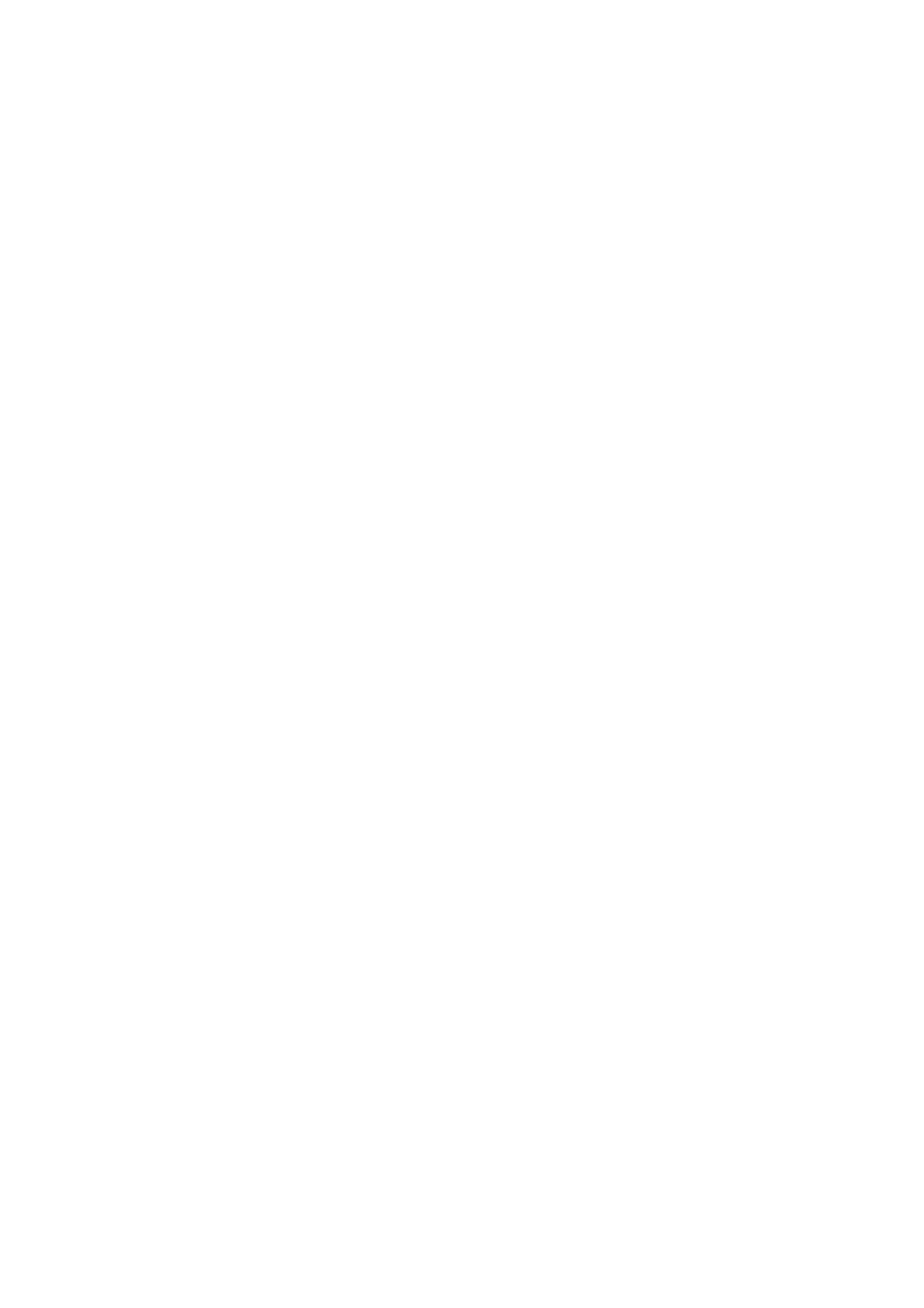

New South Wales

# **Road Transport (Driver Licensing) Amendment (Demerit Points) Bill 2009**

No , 2009

#### **A Bill for**

An Act to amend the *Road Transport (Driver Licensing) Act 1998* to ensure that demerit points are not incurred by a person who is found guilty of, but not convicted in relation to, certain speeding and traffic light offences.